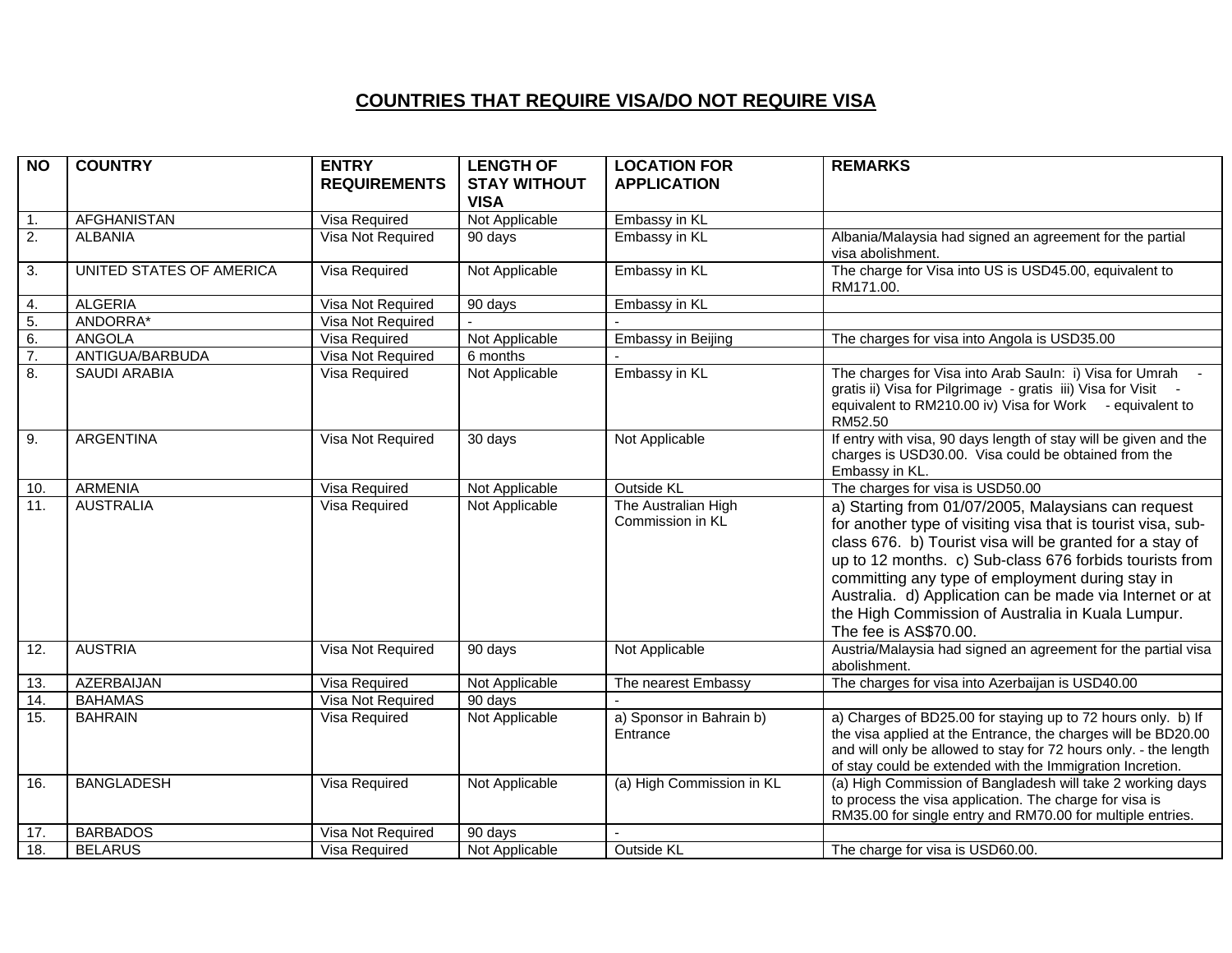| 19.               | <b>BELGIUM</b>                   | Visa Not Required    | 90 days              | Not Applicable                                                             | Belgium/Malaysia had signed an agreement for the partial<br>visa abolishment.                                                                                                                                                                                                                                                                                            |
|-------------------|----------------------------------|----------------------|----------------------|----------------------------------------------------------------------------|--------------------------------------------------------------------------------------------------------------------------------------------------------------------------------------------------------------------------------------------------------------------------------------------------------------------------------------------------------------------------|
| 20.               | <b>BELIZE</b>                    | Visa Not Required    | 6 months             | The nearest Belize General<br>Consul in Japan. (Tel: 00-81-<br>33440-9106) |                                                                                                                                                                                                                                                                                                                                                                          |
| 21.               | <b>BENIN*</b>                    | Visa Required        |                      |                                                                            | No visa required for Official and Diplomatic passport                                                                                                                                                                                                                                                                                                                    |
| $\overline{22}$ . | <b>BERMUDA</b>                   | Visa Not Required    | 6 months             |                                                                            |                                                                                                                                                                                                                                                                                                                                                                          |
| $\overline{23}$ . | <b>BHUTAN</b>                    | <b>Visa Required</b> | Not Applicable       | Refer to Remarks                                                           | (a) All visitors to Bhutan will have to contact the following<br>address to obtain visa into Bhutan: Bhutan Tourism<br>Corporation Ltd. P.O. Box 159, Thimpu, Bhutan Tel. Bo:<br>(975) 2 22854, 22647, 24045 (975) 2 22479, 23392 (b)<br>Approved application will be given the visa at the Entrance<br>with charges of USD20.00.                                        |
| 24.               | <b>BOLIVIA*</b>                  | Visa Required        | Not Applicable       | Outside KL                                                                 | The charges for visa is USD20.00                                                                                                                                                                                                                                                                                                                                         |
| 25.               | BOSNIA-HERZEGOVINA,<br>SARAJEVO  | Visa Not Required    | 90 days              | Not Applicable                                                             | Bosnia-Herzegovina/Malaysia had signed an agreement for<br>the partial visa abolishment.                                                                                                                                                                                                                                                                                 |
| 26.               | <b>BOSTWANA</b>                  | Visa Not Required    | $\overline{90}$ days | Not Applicable                                                             |                                                                                                                                                                                                                                                                                                                                                                          |
| 27.               | <b>BRAZIL</b>                    | Visa Not Required    | 90 days              | Not Applicable                                                             | Brazil/Malaysia had signed an agreement for the partial visa<br>abolishment.                                                                                                                                                                                                                                                                                             |
| 28.               | <b>BRUNEI DARUSSALAM</b>         | Visa Not Required    | 14 days              | Not Applicable                                                             | (a) The holder of Malaysian Identification Letter must have a<br>visa to enter Brunei.                                                                                                                                                                                                                                                                                   |
|                   |                                  |                      |                      |                                                                            | (b) Visa application into Brunei could be applied at the High<br>Commission in Kuala Lumpur. (c) The charges for visa into<br>Brunei: i) Single Entry - B\$15.00 ii) Multiple Entry (not<br>exceeding 3 months) - B\$20.00 iii) Multiple Entry (not<br>exceeding 1 year) - B\$30.00 (d) Malaysian Emergency<br>Certificate is not recognized by the Government of Brunei |
| 29.               | <b>BULGARIA</b>                  | Visa Not Required    | 90 days - 6 months   | Not Applicable                                                             |                                                                                                                                                                                                                                                                                                                                                                          |
| 30.               | <b>BURKINA FASO</b>              | Visa Required        | 30 days              | French Embassy in KL                                                       | Base on reciprocal policy.                                                                                                                                                                                                                                                                                                                                               |
| 31.               | <b>BURUNDI</b>                   | Visa Required        | Not Applicable       | <b>Outside KL</b>                                                          |                                                                                                                                                                                                                                                                                                                                                                          |
| $\overline{32}$ . | <b>CAMBOINA</b>                  | Visa Not Required    | 30 days              | At the Entrance                                                            | For more than 30 days, get the visa at the<br>airport/entrance                                                                                                                                                                                                                                                                                                           |
| 33.               | <b>CAMERON</b>                   | Visa Required        | Not Applicable       |                                                                            |                                                                                                                                                                                                                                                                                                                                                                          |
| $\overline{34}$ . | CANADA (Ottawa)                  | Visa Required        | 6 months             | Not Applicable                                                             | a) This requirement depending to the Immigration officers<br>Incretion at the Entrance. b) On the Emergency Certificate,<br>the Canadian Immigration only certified the document for any<br>lost of Malaysian passport in the North America. It cannot be<br>used to enter Canada from Malaysia and countries other than<br>North America.                               |
| 35.               | CAPE VERDE ISLAND                | Visa Required        | Not Applicable       | Outside KL                                                                 |                                                                                                                                                                                                                                                                                                                                                                          |
| 36.               | <b>CAYMAN ISLANDS</b>            | Visa Not Required    |                      |                                                                            |                                                                                                                                                                                                                                                                                                                                                                          |
| $\overline{37}$ . | <b>CENTRAL AFRICAN REPUBLIC*</b> | Visa Required        | Not Applicable       | Outside KL                                                                 |                                                                                                                                                                                                                                                                                                                                                                          |
| $\overline{38}$   | <b>CHAD</b>                      | <b>Visa Required</b> | Not Applicable       | <b>Outside KL</b>                                                          |                                                                                                                                                                                                                                                                                                                                                                          |
| 39.               | $CHILE^*$                        | Visa Not Required    | 90 days              | Not Applicable                                                             | Malaysian Emergency Certificate is not recognized by the<br>Government of Chile.                                                                                                                                                                                                                                                                                         |
| 40.               | <b>CHINA</b>                     | Visa Required        | Not Applicable       | Embassy in KL                                                              | The charges for visa into China: i) Normal Visa - RM30.00 ii)                                                                                                                                                                                                                                                                                                            |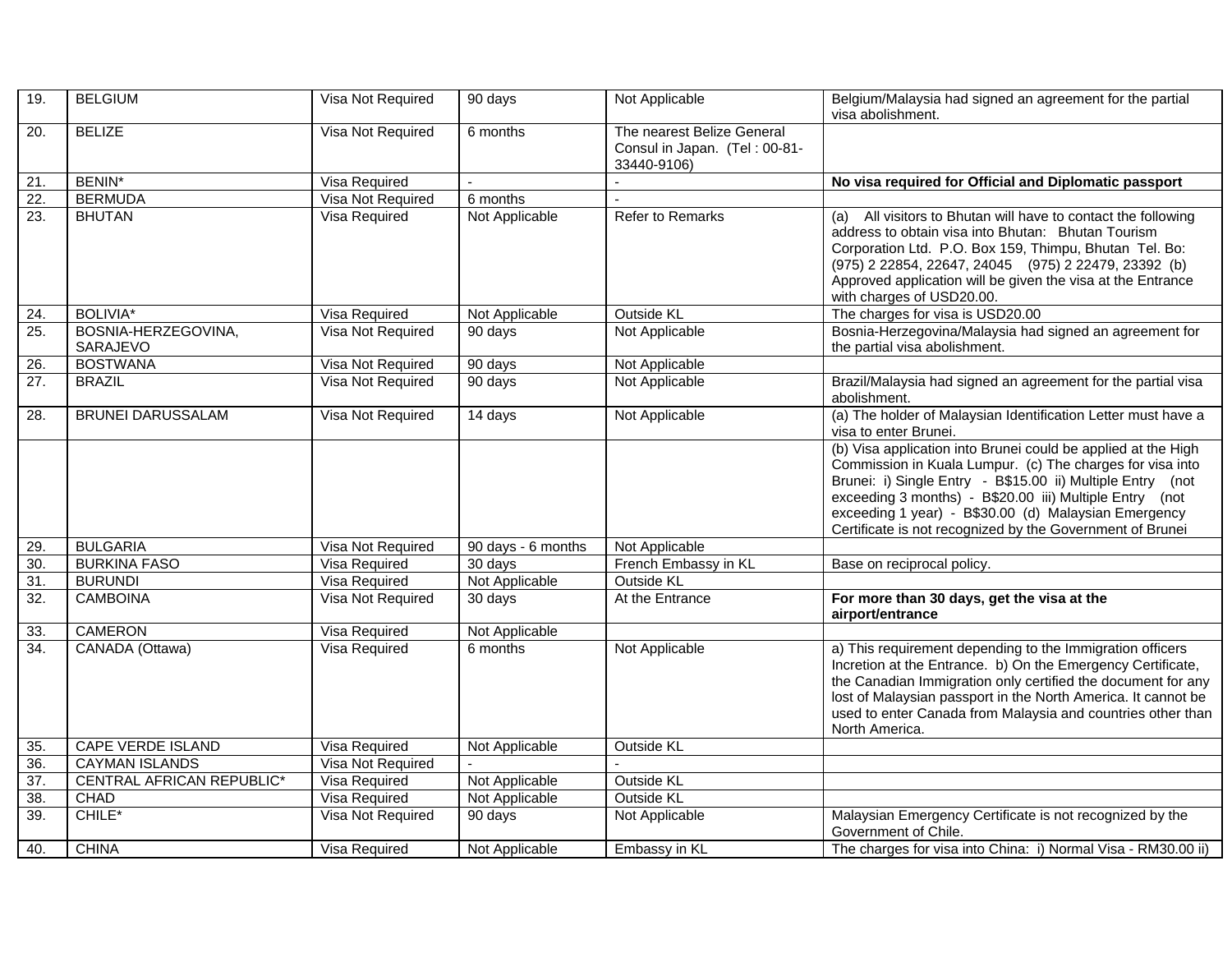|     |                           |                      |                      |                                                                                        | Express Visa - RM80.00                                                                                                                                                           |
|-----|---------------------------|----------------------|----------------------|----------------------------------------------------------------------------------------|----------------------------------------------------------------------------------------------------------------------------------------------------------------------------------|
| 41. | <b>COLOMBIA</b>           | Visa Not Required    | 90 days              |                                                                                        |                                                                                                                                                                                  |
| 42. | <b>COMORES ISLAND*</b>    | Visa Required        | Not Applicable       | Cairo/Paris/New York                                                                   | The Embassy of Comoros is limited. The Visa could also be<br>obtained as arrived at Yahaya airport                                                                               |
| 43. | <b>CONGO ISLAND*</b>      | <b>Visa Required</b> | Not Applicable       | Outside KL                                                                             |                                                                                                                                                                                  |
| 44. | <b>COOK ISLAND*</b>       | Visa Not Required    | 31 days              |                                                                                        |                                                                                                                                                                                  |
| 45. | <b>COSTA RICA</b>         | Visa Required        | Not Applicable       | In Japan/Taiwan (nearest) E-<br>mail address in Japan (e-mail:<br>ecrj@crisscross.com) | The charge for visa is USD20.00.                                                                                                                                                 |
| 46. | <b>COTE D'VOIRE*</b>      | Visa Required        | Not Applicable       | French Embassy in KL                                                                   |                                                                                                                                                                                  |
| 47. | <b>CROATIA</b>            | Visa Not Required    | 90 days              | Embassy in KL                                                                          | Croatia/Malaysia had signed an agreement for the partial visa<br>abolishment on 18 April 1996 and commenced on 10<br>November 1996.                                              |
| 48. | <b>CUBA</b>               | Visa Not Required    | 30 days              |                                                                                        | The nearest Embassy of Cuba in Laos.                                                                                                                                             |
| 49. | <b>CYPRUS</b>             | Visa Not Required    | 90 days              | <b>Outside KL</b>                                                                      |                                                                                                                                                                                  |
| 51. | <b>DENMARK</b>            | Visa Not Required    | $\overline{90}$ days |                                                                                        |                                                                                                                                                                                  |
| 52. | <b>DJIBOUTI REPUBLIC</b>  | Visa Required        | Not Applicable       | French Embassy in KL                                                                   |                                                                                                                                                                                  |
| 53. | <b>DOMINICA</b>           | Visa Not Required    | 21 days              |                                                                                        |                                                                                                                                                                                  |
| 54. | <b>DOMINICAN REPUBLIC</b> | Visa Required        | Not Applicable       | Outside KL                                                                             |                                                                                                                                                                                  |
| 55. | ECUADOR*                  | Visa Not Required    | 90 days              |                                                                                        |                                                                                                                                                                                  |
| 56. | EGYPT*                    | Visa Not Required    | 14 days              | Embassy in KL                                                                          | The charges for visa is RM10.00                                                                                                                                                  |
| 57. | <b>EL SAVADOR</b>         | Visa Required        | Not Applicable       | <b>Outside KL</b>                                                                      |                                                                                                                                                                                  |
| 58. | <b>EQUATORIAL GUINEA</b>  | Visa Required        | Not Applicable       | Embassy In Madrid                                                                      | 2 month advanced for apply                                                                                                                                                       |
| 59. | <b>ERITREA</b>            |                      |                      |                                                                                        |                                                                                                                                                                                  |
| 60. | <b>ESTONIA</b>            | Visa Required        | Not Applicable       | <b>Outside KL</b>                                                                      | Upon arrival with invitation letter                                                                                                                                              |
| 61. | <b>ETHIOPIA</b>           | Visa Not Required    | Not Applicable       | In Tokyo                                                                               | The charges for visa is USD42.00                                                                                                                                                 |
| 62. | <b>FIJI</b>               | Visa Not Required    | 4 months             | Not Applicable                                                                         |                                                                                                                                                                                  |
| 63. | <b>FINLAND</b>            | Visa Not Required    | 90 days              | Not Applicable                                                                         |                                                                                                                                                                                  |
| 64. | <b>FRANCE</b>             | Visa Not Required    | 90 days              | Not Applicable                                                                         | France/Malaysia had signed an agreement for the partial visa<br>abolishment.                                                                                                     |
| 65. | <b>FRENCH GUINEA</b>      | Visa Required        | Not Applicable       | <b>Outside KL</b>                                                                      |                                                                                                                                                                                  |
| 66. | <b>FRENCH POLYNESIA</b>   | <b>Visa Required</b> | Not Applicable       | <b>Outside KL</b>                                                                      |                                                                                                                                                                                  |
| 67. | <b>FRENCH WEST INDIES</b> | Visa Required        | Not Applicable       | <b>Outside KL</b>                                                                      |                                                                                                                                                                                  |
| 68. | <b>GABON</b>              | Visa Required        | Not Applicable       | French Embassy                                                                         |                                                                                                                                                                                  |
| 69. | <b>GAMBIA</b>             | Visa Not Required    |                      | Not Applicable                                                                         |                                                                                                                                                                                  |
| 70. | <b>GEORGIA</b>            | Visa Required        | Not Applicable       | Outside KL                                                                             | The charges for visa is USD30.00                                                                                                                                                 |
| 71. | <b>GERMANY</b>            | Visa Not Required    | 90 days              | Not Applicable                                                                         |                                                                                                                                                                                  |
| 72. | GHANA*                    | Visa Required        |                      | High Commission of Ghana,<br>Kuala Lumpur                                              | Enforcement of visa - immediate.                                                                                                                                                 |
| 73. | <b>GIBRALTAR</b>          | Visa Not Required    | Not Applicable       |                                                                                        |                                                                                                                                                                                  |
| 74. | <b>GREECE</b>             | Visa Not Required    |                      | Embassy of Spain in KL                                                                 | a) Malaysian passport holder could stay for a maximum<br>of 3 months, if they are not working there. b) For more<br>than 3 months, visa is needed and the charge is<br>DM30,000. |
| 75. | <b>GRENADA</b>            | Visa Not Required    | $\blacksquare$       | Not Applicable                                                                         |                                                                                                                                                                                  |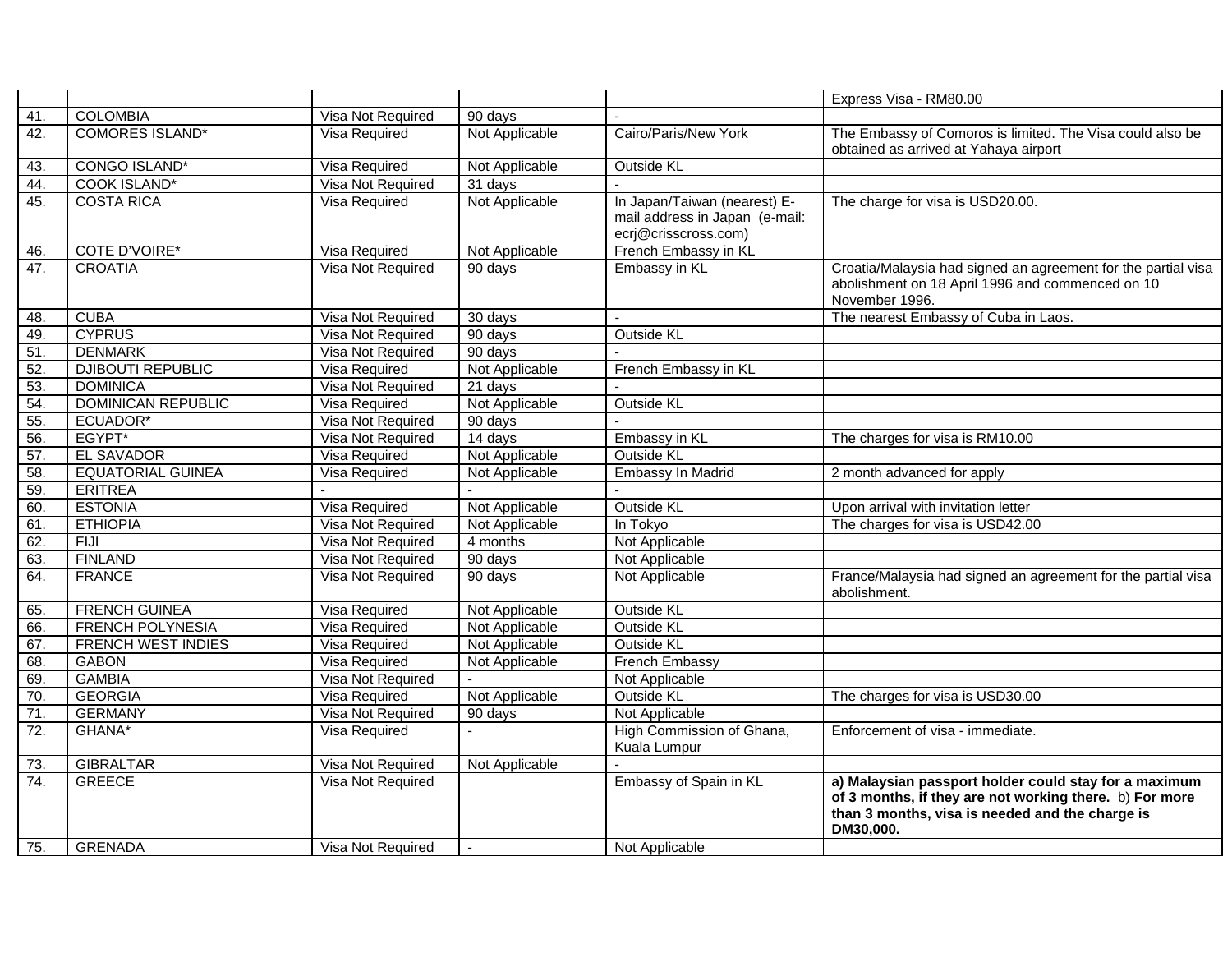| 76. | <b>GUAM</b>          | Visa Not Required                                                        | $\omega$       | Not Applicable                                             |                                                                                                                                                                                                                                                                                                                                                                                                                                                                                                                      |
|-----|----------------------|--------------------------------------------------------------------------|----------------|------------------------------------------------------------|----------------------------------------------------------------------------------------------------------------------------------------------------------------------------------------------------------------------------------------------------------------------------------------------------------------------------------------------------------------------------------------------------------------------------------------------------------------------------------------------------------------------|
| 77. | <b>GUATEMALA</b>     | Visa Required                                                            | Not Applicable | In Japan (nearest) Tel: 00-81-<br>33800-1830               |                                                                                                                                                                                                                                                                                                                                                                                                                                                                                                                      |
| 78. | GUINEA-BISSAU        | Visa Required                                                            | Not Applicable | Outside KL                                                 |                                                                                                                                                                                                                                                                                                                                                                                                                                                                                                                      |
| 79. | <b>GUINEA (REP)*</b> | Visa Required                                                            | Not Applicable | In KL                                                      | US50.00 cash for Business delegation                                                                                                                                                                                                                                                                                                                                                                                                                                                                                 |
| 80. | GUYANA*              | Visa Required                                                            | Not Applicable | Outside KL                                                 |                                                                                                                                                                                                                                                                                                                                                                                                                                                                                                                      |
| 81. | HAITI*               | Visa Required                                                            | Not Applicable | <b>Outside KL</b>                                          |                                                                                                                                                                                                                                                                                                                                                                                                                                                                                                                      |
| 82. | <b>HONDURAS</b>      | Visa Required                                                            | Not Applicable | Los Angeles/Japan (nearest)<br>Tel: 00-81-33409-1150 (Jpn) |                                                                                                                                                                                                                                                                                                                                                                                                                                                                                                                      |
| 83. | <b>HONG KONG</b>     | Visa Not Required<br>(except Posting)                                    | 30 days        | Not Applicable                                             |                                                                                                                                                                                                                                                                                                                                                                                                                                                                                                                      |
| 84. | <b>HUNGARY</b>       | Visa Not Required                                                        | 90 days        | Not Applicable                                             | Hungary/Malaysia had signed an agreement for the partial<br>visa abolishment.                                                                                                                                                                                                                                                                                                                                                                                                                                        |
| 85. | <b>ICELAND</b>       | Visa Not Required                                                        | 90 days        | Not Applicable                                             |                                                                                                                                                                                                                                                                                                                                                                                                                                                                                                                      |
| 86. | <b>INDIA</b>         | Visa Required                                                            | Not Applicable | High Commission in KL                                      | The charges for visa into India: i) Multiple Entry (3 months) -<br>USD5.00 ii) Multiple Entry (6 months) - USD20.00 iii) Multiple<br>Entry (1 year) - USD40.00 iv) Multiple Entry (5 year) -<br>USD100.00 v) Student Visa (Multiple Entry) - US50.00 No<br>visa required for Official and Diplomatic passport                                                                                                                                                                                                        |
| 87. | <b>INDONESIA</b>     | Visa Not Required                                                        | 30 days        | Not Applicable                                             | a) Malaysian Identification Letter holder requires a visa to<br>enter Indonesia c) Other than social/business purposes, visa<br>is required especially for Officers posted in Embassy/General<br>Consulate/Consulate-consulate of Malaysia and the<br>application could be made at the Embassy of Indonesia in<br>Kuala Lumpur. c) The charges for the visa: i) For<br>Social/Cultural Visit - RM75.00 li) For Limited Stay -<br>RM120.00<br>(1 year) iii) For Limited Stay -<br>RM150.00<br>(1 year/Multiple Entry) |
| 88. | <b>IRAN</b>          | Visa Not Required                                                        | 14 days        | Embassy in Kuala Lumpur                                    | If an entry with visa, a 60 days length of stay will be given<br>and the charge for the visa is RM 60.00.                                                                                                                                                                                                                                                                                                                                                                                                            |
| 89. | <b>IRAQ</b>          | Visa Not Required                                                        | 14 days        | Embassy in KL                                              | The charges for the visa is USD50.00                                                                                                                                                                                                                                                                                                                                                                                                                                                                                 |
| 90. | <b>IRELAND</b>       | Visa Not Required                                                        | 90 days        | Embassy in KL                                              |                                                                                                                                                                                                                                                                                                                                                                                                                                                                                                                      |
| 91. | <b>ISRAEL</b>        | Visa Required                                                            | Not Applicable | <b>Outside KL</b>                                          |                                                                                                                                                                                                                                                                                                                                                                                                                                                                                                                      |
| 92. | <b>ITALY</b>         | Visa Not Required<br>(Social Visit) Visa<br>Required (Official<br>visit) | 90 days        | Embassy in KL                                              | For other Malaysian travel document holder and recognized<br>by the Government of Italy, visa is needed: i) Normal Visa -<br>Lire 48,000 ii) Transit Visa - Lira 16,000                                                                                                                                                                                                                                                                                                                                              |
| 93. | <b>JAMAICA</b>       | Visa Not Required                                                        | $\blacksquare$ | <b>Outside KL</b>                                          |                                                                                                                                                                                                                                                                                                                                                                                                                                                                                                                      |
| 94. | <b>JAPAN</b>         | Visa Required                                                            | $\sim$         | Not Applicable                                             | a) Staring 1.6.93, the Government of Japan had decided that<br>all Malaysian passport holders and other travel documents<br>are encourage having a visa to enter Japan even though<br>initially they are not required to apply for visa for an entry of<br>less than 3 months. b) Visa application into Japan is<br>available at the Embassy of Japan in Kuala Lumpur. c)<br>The visa application is free of charge. d) Malaysian<br>Emergency Certificate is not recognized by the Government                       |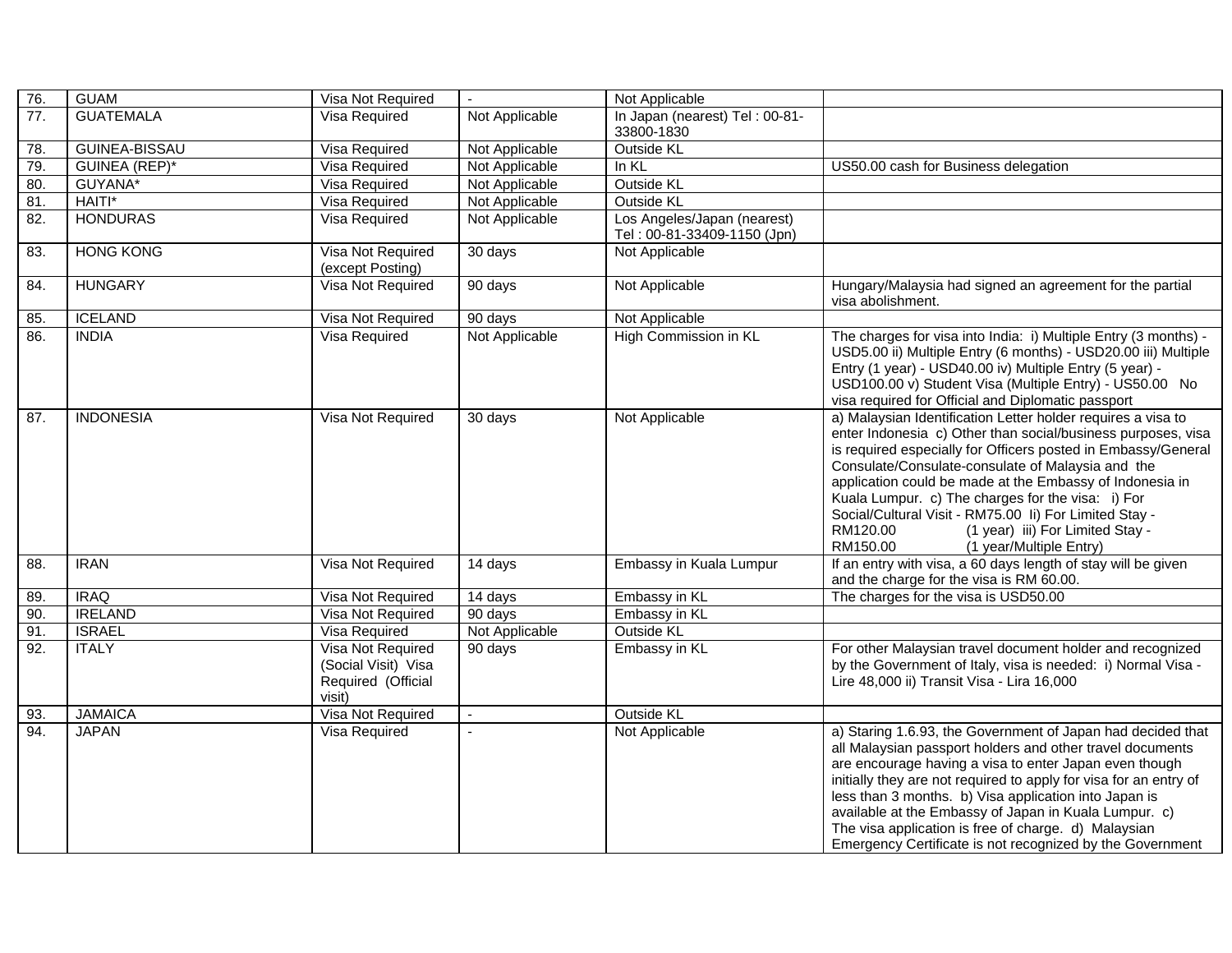|      |                      |                      |                             |                                        | of Japan.                                                                                                                                                                                                                                                                                                                                                                                                                                                                                                                                                                                                                                                                                                                                                                                                                                                                                                                  |
|------|----------------------|----------------------|-----------------------------|----------------------------------------|----------------------------------------------------------------------------------------------------------------------------------------------------------------------------------------------------------------------------------------------------------------------------------------------------------------------------------------------------------------------------------------------------------------------------------------------------------------------------------------------------------------------------------------------------------------------------------------------------------------------------------------------------------------------------------------------------------------------------------------------------------------------------------------------------------------------------------------------------------------------------------------------------------------------------|
| 95.  | <b>JORDAN</b>        | Visa Required        | Not Applicable              | General Consular in KL                 | Could also be taken at the entrance/airport. The charges for<br>the visa is RM17.81                                                                                                                                                                                                                                                                                                                                                                                                                                                                                                                                                                                                                                                                                                                                                                                                                                        |
| 96.  | <b>KAZAKHSTAN</b>    | Visa Required        | Not Applicable              | Embassy in KL                          | For visitors staying more than 3 days, even though while<br>having a visa, need to report to the OVIR office, under the<br>Ministry of Home Affairs of Kazakhstan. Failure to do so is an<br>offence.                                                                                                                                                                                                                                                                                                                                                                                                                                                                                                                                                                                                                                                                                                                      |
| 97.  | KENYA*               | Visa Not Required    | 30 days                     | High Commission in KL                  |                                                                                                                                                                                                                                                                                                                                                                                                                                                                                                                                                                                                                                                                                                                                                                                                                                                                                                                            |
| 98.  | <b>KIRIBATI</b>      | Visa Not Required    | 4 months                    | Outside KL                             |                                                                                                                                                                                                                                                                                                                                                                                                                                                                                                                                                                                                                                                                                                                                                                                                                                                                                                                            |
| 99.  | <b>KOREA</b> (North) | Visa Not Required    | 30 days                     | Embassy in KL                          | North Korea/Malaysia had signed an agreement for the<br>partial visa abolishment in April 2000.                                                                                                                                                                                                                                                                                                                                                                                                                                                                                                                                                                                                                                                                                                                                                                                                                            |
| 100. | <b>KOREA</b> (South) | Visa Not Required    | 90 days                     | Embassy in KL                          | South Korea/Malaysia had signed an agreement for the<br>partial visa abolishment.                                                                                                                                                                                                                                                                                                                                                                                                                                                                                                                                                                                                                                                                                                                                                                                                                                          |
| 101. | <b>KUWAIT</b>        | Visa Required        |                             |                                        | Entry visa to the State of Kuwait will be granted upon arrival<br>at Kuwait International Airport. Visa fees is KD5 (RM65).                                                                                                                                                                                                                                                                                                                                                                                                                                                                                                                                                                                                                                                                                                                                                                                                |
| 102. | <b>KYRGYSTAN</b>     | Visa Not Required    | Not Applicable              | Outside KL                             | Embassy of Kyrgyzstan is in KL                                                                                                                                                                                                                                                                                                                                                                                                                                                                                                                                                                                                                                                                                                                                                                                                                                                                                             |
| 103. | <b>LAOS</b>          | Visa Required        | $30$ days                   | Embassy In KL Ppt. D/Gratis 2<br>weeks | Official passport holders are allowed to enter without a visa<br>for period of six (6) months as of 1 July 2004.                                                                                                                                                                                                                                                                                                                                                                                                                                                                                                                                                                                                                                                                                                                                                                                                           |
| 104. | <b>LATVIA</b>        | Visa Required        | Not Applicable              | <b>Outside KL</b>                      |                                                                                                                                                                                                                                                                                                                                                                                                                                                                                                                                                                                                                                                                                                                                                                                                                                                                                                                            |
| 105. | <b>LABENON</b>       | Visa Not Required    | 14 days                     | <b>Outside KL</b>                      | Islamabad, Pakistan                                                                                                                                                                                                                                                                                                                                                                                                                                                                                                                                                                                                                                                                                                                                                                                                                                                                                                        |
| 106. | LEEWARD ISLANDS      | Visa Not Required    | 90 days                     | <b>Outside KL</b>                      |                                                                                                                                                                                                                                                                                                                                                                                                                                                                                                                                                                                                                                                                                                                                                                                                                                                                                                                            |
| 107. | <b>LESOTHO</b>       | Visa Not Required    | 30 days                     | Outside KL                             |                                                                                                                                                                                                                                                                                                                                                                                                                                                                                                                                                                                                                                                                                                                                                                                                                                                                                                                            |
| 108. | <b>LIBERIA</b>       | Visa Required        | Not Applicable              | <b>Outside KL</b>                      | London                                                                                                                                                                                                                                                                                                                                                                                                                                                                                                                                                                                                                                                                                                                                                                                                                                                                                                                     |
| 109. | LIBYA                | Visa Required        | Not Applicable              | Embassy KL                             | a) Visa application for social & travel purposes will need a<br>sponsor. For travel purposes, the sponsorship need be done<br>by the local travel agency in Libya and the entrance is in a<br>group's basis, minimum of four people. The charge for the<br>visa is 5 Libyan Innar. b) Visa for business purposes will<br>need a letter from the Libya companies which sponsoring the<br>entrance for the person. c) Visit by the Government officer<br>for an official purposes, usually will be referred to the Libyan<br>Protocol Division. It will also need a sponsor's invitation from<br>the relevant agency in Libya. The Supporting Letter or the<br>sponsorship from the Embassy of Malaysia in Libya not<br>necessarily accepted for a visa application for official<br>purposes. d) All issuance of visa will need a reference. A<br>time period of 3 weeks to 2 months is needed upon the<br>approval of visa. |
| 110. | <b>LIECHTENSTEIN</b> | Visa Not Required    | 90 days                     | Outside KL                             |                                                                                                                                                                                                                                                                                                                                                                                                                                                                                                                                                                                                                                                                                                                                                                                                                                                                                                                            |
| 111. | <b>LITHUANA</b>      | <b>Visa Required</b> | Not Applicable              | <b>Outside KL</b>                      |                                                                                                                                                                                                                                                                                                                                                                                                                                                                                                                                                                                                                                                                                                                                                                                                                                                                                                                            |
| 112. | <b>LUXEMBOURG</b>    | Visa Not Required    | 90 days                     | <b>Outside KL</b>                      |                                                                                                                                                                                                                                                                                                                                                                                                                                                                                                                                                                                                                                                                                                                                                                                                                                                                                                                            |
| 113. | <b>MACAU</b>         | Visa Not Required    | 20days                      | <b>Outside KL</b>                      |                                                                                                                                                                                                                                                                                                                                                                                                                                                                                                                                                                                                                                                                                                                                                                                                                                                                                                                            |
| 114. | <b>MACEDONIA</b>     | Visa Not Required    | 30 days                     | Not Applicable                         | Macedonia/Malaysia had signed an agreement for the partial<br>visa abolishment                                                                                                                                                                                                                                                                                                                                                                                                                                                                                                                                                                                                                                                                                                                                                                                                                                             |
| 115. | <b>MADAGASCAR</b>    | Visa Required        | Not Applicable<br>Consulate | <b>Outside KL</b>                      | Honorary Consul in KL                                                                                                                                                                                                                                                                                                                                                                                                                                                                                                                                                                                                                                                                                                                                                                                                                                                                                                      |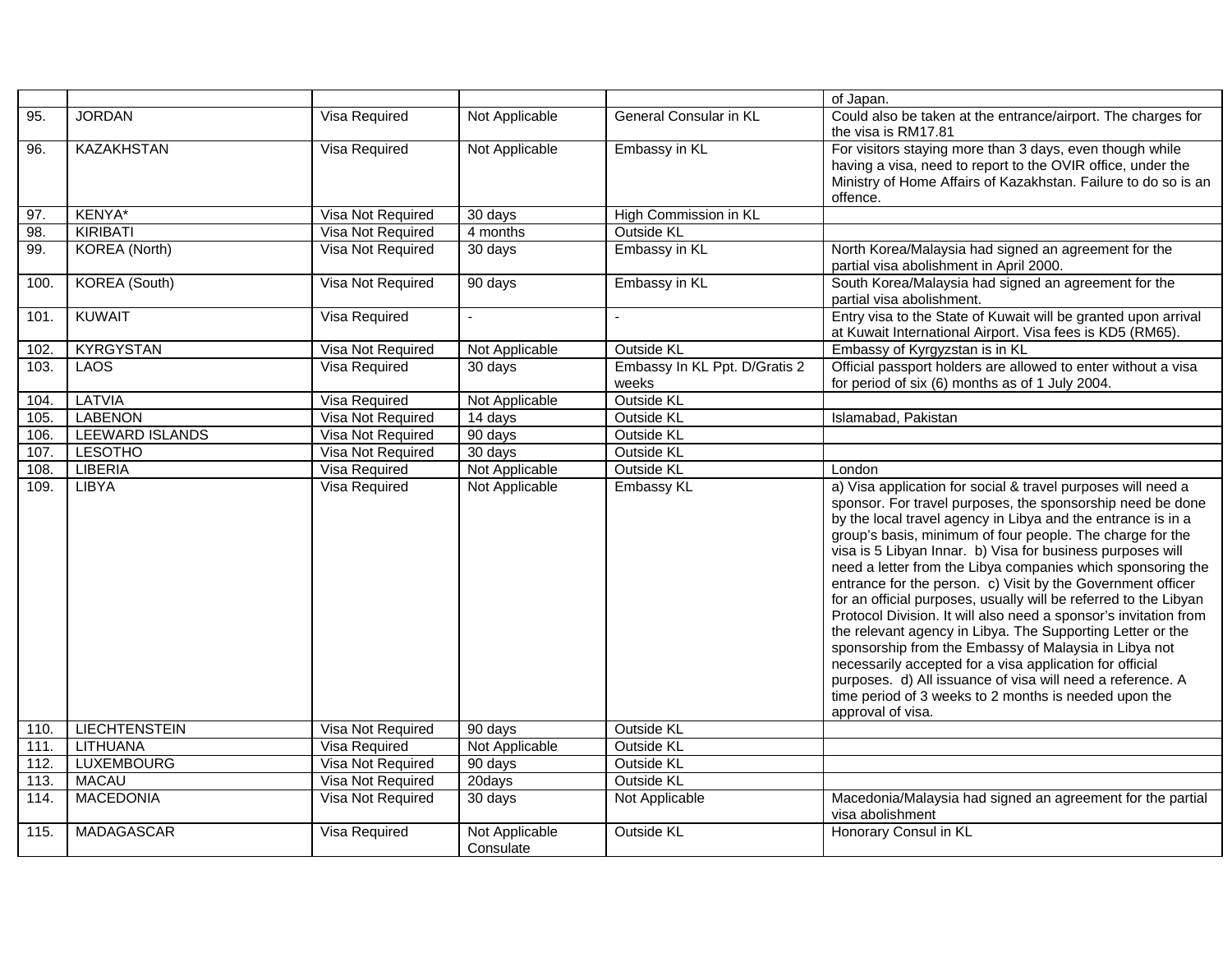| 116. | <b>MALAWI</b>        | Visa Not Required | 90 days        | High Commission in Tokyo (the<br>nearest)                                                                     | Visa could also be obtained from the High Commission in<br>Pretoria when in transit.                                                                                                                                                                                                                                                                                                                                                                                                                                                                                                                                |
|------|----------------------|-------------------|----------------|---------------------------------------------------------------------------------------------------------------|---------------------------------------------------------------------------------------------------------------------------------------------------------------------------------------------------------------------------------------------------------------------------------------------------------------------------------------------------------------------------------------------------------------------------------------------------------------------------------------------------------------------------------------------------------------------------------------------------------------------|
| 117. | <b>MALDIVES</b>      | Visa Not Required | 30 days        | Not Applicable                                                                                                |                                                                                                                                                                                                                                                                                                                                                                                                                                                                                                                                                                                                                     |
| 118. | MALI*                | Visa Required     | Not Applicable | Outside KL                                                                                                    | Could be obtained in France                                                                                                                                                                                                                                                                                                                                                                                                                                                                                                                                                                                         |
| 119. | <b>MALTA</b>         | Visa Not Required | 90 days        | Outside KL                                                                                                    |                                                                                                                                                                                                                                                                                                                                                                                                                                                                                                                                                                                                                     |
| 120. | MAURITANIA*          | Visa Required     | Not Applicable | Outside KL                                                                                                    |                                                                                                                                                                                                                                                                                                                                                                                                                                                                                                                                                                                                                     |
| 121. | <b>MAURITIUS</b>     | Visa Not Required | 90 days        | High Commission in KL                                                                                         |                                                                                                                                                                                                                                                                                                                                                                                                                                                                                                                                                                                                                     |
| 122. | <b>MAYOTE</b>        | Visa Required     | Not Applicable | <b>Outside KL</b>                                                                                             |                                                                                                                                                                                                                                                                                                                                                                                                                                                                                                                                                                                                                     |
| 123. | <b>MEXICO</b>        | Visa Required     | Not Applicable | Embassy In KL                                                                                                 | Applicants should obtained an Approval Letter from the<br>Embassy of Mexico in KL before enter Mexico                                                                                                                                                                                                                                                                                                                                                                                                                                                                                                               |
| 124. | MOLDAVA (Rep.)       | Visa Required     | Not Applicable | a) Embassy in Beijing b) At the<br>airport/entrance, if there is no<br>Embassy established at the<br>country. | Visa could only be applied upon invitation from the host<br>country or by purchasing the tourist voucher from the<br>registered agency.                                                                                                                                                                                                                                                                                                                                                                                                                                                                             |
|      |                      |                   |                |                                                                                                               | The charges for the visa: a) Normal visa - USD40.00 b)<br>Transit visa (single) - USD20.00 c) Transit visa (double) -<br><b>USD40.00</b>                                                                                                                                                                                                                                                                                                                                                                                                                                                                            |
| 125. | <b>MONACO</b>        | Visa Not Required | Not Applicable | <b>Outside KL</b>                                                                                             |                                                                                                                                                                                                                                                                                                                                                                                                                                                                                                                                                                                                                     |
| 126. | <b>MONGOLIA</b>      | Visa Not Required | 30 days        | The nearest Embassy                                                                                           | Single: RM 103.45 Double: RM 133.01 Multiple: RM 266.02                                                                                                                                                                                                                                                                                                                                                                                                                                                                                                                                                             |
| 127. | <b>MONTSERRAT</b>    | Visa Not Required |                | <b>Outside KL</b>                                                                                             |                                                                                                                                                                                                                                                                                                                                                                                                                                                                                                                                                                                                                     |
| 128. | <b>MOROCCO</b>       | Visa Required     | Not Applicable | Embassy in KL                                                                                                 |                                                                                                                                                                                                                                                                                                                                                                                                                                                                                                                                                                                                                     |
| 129. | <b>MOZAMBIQUE</b>    | Visa Required     | Not Applicable | The nearest Embassy                                                                                           |                                                                                                                                                                                                                                                                                                                                                                                                                                                                                                                                                                                                                     |
| 130. | <b>MYANMAR</b>       | Visa Required     | Not Applicable | Embassy in KL                                                                                                 | The charges for the visa into Myanmar: (i) Social Visit Visa -<br>USD18.00 (ii) Business Visit Visa - USD36.00                                                                                                                                                                                                                                                                                                                                                                                                                                                                                                      |
| 131. | <b>NAMIBIA</b>       | Visa Not Required | 90 days        | Not Applicable                                                                                                |                                                                                                                                                                                                                                                                                                                                                                                                                                                                                                                                                                                                                     |
| 132. | <b>NAURU</b>         | Visa Not Required | Not Applicable | <b>Outside KL</b>                                                                                             |                                                                                                                                                                                                                                                                                                                                                                                                                                                                                                                                                                                                                     |
| 133. | NEPAL*               | Visa Required     | Not Applicable | Bangkok                                                                                                       | The charges for the visa into Nepal: i) Single Entry (15 days)<br>- RM38.00 ii) Single Entry (30 days) - RM63.00 iii) Double<br>Entry (30 days) - RM100.00 iv) Multiple Entry (60days) -<br>RM156.00                                                                                                                                                                                                                                                                                                                                                                                                                |
| 134. | <b>NETHERLANDS</b>   | Visa Not Required | 90 days        | Not Applicable                                                                                                | a) Netherlands/Malaysia had signed an agreement for the<br>partial visa abolishment Social/Business (not exceeding 3<br>months) - will not require visa by having a valid return ticket<br>and sufficient in financial. b) Staying & Working (more than 3<br>months) - with visa. Approval from the Ministry of Justice and<br>issued by the Embassy of Netherlands in Malaysia (except<br>for the officers of Embassy who are attached to the<br>Netherlands, need to get the MVV Pass "Machtiging<br>Verloping Verblijf" from the Embassy in KL which had been<br>approved by the Ministry of Justice over there) |
| 135. | NETHERLANDS ANTILLES | Visa Not Required | 14 days        | Outside KL                                                                                                    |                                                                                                                                                                                                                                                                                                                                                                                                                                                                                                                                                                                                                     |
| 136. | <b>NEW CALEDONIA</b> | Visa Required     | Not Applicable | <b>Outside KL</b>                                                                                             |                                                                                                                                                                                                                                                                                                                                                                                                                                                                                                                                                                                                                     |
| 137. | <b>NEW ZEALAND</b>   | Visa Not Required | 90 days        | Not Applicable                                                                                                | (a) Malaysian Surat Akuan Pengenalan holder requires to<br>have visa for an entry into New Zealand. (b) Visa application<br>into New Zealand could be obtained at the High Commission<br>of New Zealand in Kuala Lumpur.                                                                                                                                                                                                                                                                                                                                                                                            |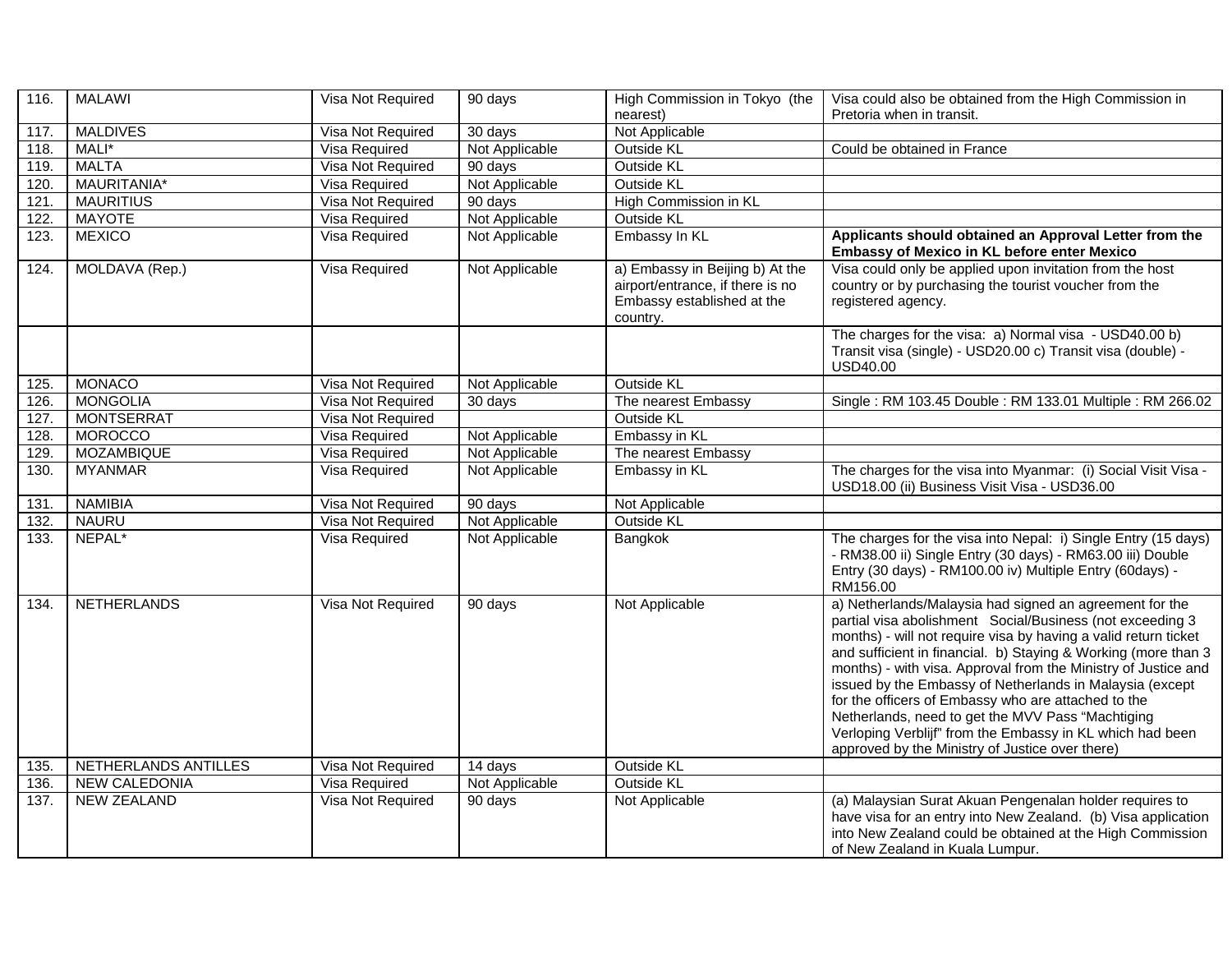| 138. | <b>NICARAGUA</b>                   | Visa Required     | Not Applicable                             | In Japan (the nearest) Tel: 00-<br>81-33499-0400 Fax: 3499-<br>3800 |                                                                                                                                                                                                                                                                                                |
|------|------------------------------------|-------------------|--------------------------------------------|---------------------------------------------------------------------|------------------------------------------------------------------------------------------------------------------------------------------------------------------------------------------------------------------------------------------------------------------------------------------------|
| 139. | NIGER*                             | Visa Required     | Not Applicable                             | <b>Outside KL</b>                                                   | Visa 30 days - CFA 30,000.00 + Celns 15,000.00 Visa more<br>than 30 days - CFA 50,000.00 + Celns 15,000.00                                                                                                                                                                                     |
| 140. | NIGERIA*                           | Visa Required     | Not Applicable                             | High Commission in KL                                               |                                                                                                                                                                                                                                                                                                |
| 141. | NIUE*                              | Visa Not Required | 30 days                                    | <b>Outside KL</b>                                                   |                                                                                                                                                                                                                                                                                                |
| 142. | <b>NORFOLK ISLAND*</b>             | Visa Not Required | 30 days                                    | <b>Outside KL</b>                                                   |                                                                                                                                                                                                                                                                                                |
| 143. | N. MARIANA ISLANDS*                | Visa Not Required | 30 days                                    | <b>Outside KL</b>                                                   |                                                                                                                                                                                                                                                                                                |
| 144. | <b>NORWAY</b>                      | Visa Not Required | 90 days                                    | <b>Outside KL</b>                                                   |                                                                                                                                                                                                                                                                                                |
| 145. | <b>OMAN</b>                        | Visa Required     | Not Applicable                             | Embassy in KL                                                       | The charges for the visa: i) Social/business - RO 10 ii)<br>Bisnes (multiple) - RO 15 iii) Transit visa - RO 7 iv)<br>Investors - RO 11                                                                                                                                                        |
| 146. | <b>PAKISTAN</b>                    | Visa Required     | Social<br>$-30$ days<br>Business - 3 years | High Commission in KL                                               | a) Starting 16/10/2000, visa is not required for touring<br>purposes and 'landing permit' will be given - 30 days at any<br>entrance of Pakistan. b) For business visa - need multiple<br>entry visas (3 years) for investors from 44 countries that have<br>investments in Pakistan.          |
| 147. | <b>PALESTINE</b>                   | Visa Not Required | 3 months                                   | Embassy in KL                                                       | By road                                                                                                                                                                                                                                                                                        |
| 148. | <b>PANAMA</b>                      | Visa Required     | Not Applicable                             | In Singapore (the nearest)                                          | The charges for the visa is USD45                                                                                                                                                                                                                                                              |
| 149. | PAPUA NEW GUINEA (Port<br>Moresby) | Visa Required     | Not Applicable                             |                                                                     |                                                                                                                                                                                                                                                                                                |
| 150. | PARAGUAY                           | Visa Required     | Not Applicable                             | In South Korea                                                      |                                                                                                                                                                                                                                                                                                |
| 151. | <b>FRANCE</b>                      | Visa Not Required | 90 days                                    | Not Applicable                                                      | France/Malaysia had signed an agreement for the partial visa<br>abolishment.                                                                                                                                                                                                                   |
| 152. | PERU                               | Visa Not Required | 90 days                                    | Not Applicable                                                      | Visit for business purposes and to further on study will need a<br>visa to enter into Peru with the charges for the visa is: i)<br>Business - 17 consular sol ii) Study - 25 consular sol                                                                                                      |
| 153. | <b>PHILIPPINES</b>                 | Visa Not Required | 21 days                                    | Embassy in KL                                                       | The Government of Philippines do not recognized Group<br>Travel Certificate/Passport issued by Malaysia. Malaysian<br>who wants to visit Philippines is advised to use the<br>International passport only.                                                                                     |
| 154. | <b>POLAND</b>                      | Visa Not Required | 90 days                                    | Embassy in KL                                                       | Malaysia/Poland had signed an agreement for the partial visa<br>abolishment.                                                                                                                                                                                                                   |
| 155. | PORTUGAL                           | Visa Not Required | $90$ days                                  | Embassy of Spain in KL                                              |                                                                                                                                                                                                                                                                                                |
| 156. | <b>PUERTO RICO</b>                 | Visa Required     | Not Applicable                             | Outside KL                                                          |                                                                                                                                                                                                                                                                                                |
| 157. | QATAR                              | Visa Not Required | 14 days                                    | a) Sponsor in Qatar b) At the<br>Entrance                           | a) The charge for the visa is QR 200.00, for a period of 2<br>weeks only. b) If arrives and returns by Qatar Airways<br>only: - Staying period of 2 weeks - The charges is QR<br>105.00                                                                                                        |
| 158. | <b>CZECH REP.</b>                  | Visa Not Required | 90 days                                    | Not Applicable                                                      | (a) Czech Rep./Malaysia had signed an agreement for the<br>partial visa abolishment. (b) While staying in Czech Rep.,<br>visitor will be required to present the following: i) US20.00 -<br>for a length of stay less than 10 days. ii) USD280.00 - for a<br>length of stay more than 10 days. |
| 159. | <b>REUNION</b>                     | Visa Required     | Not Applicable                             | <b>Outside KL</b>                                                   |                                                                                                                                                                                                                                                                                                |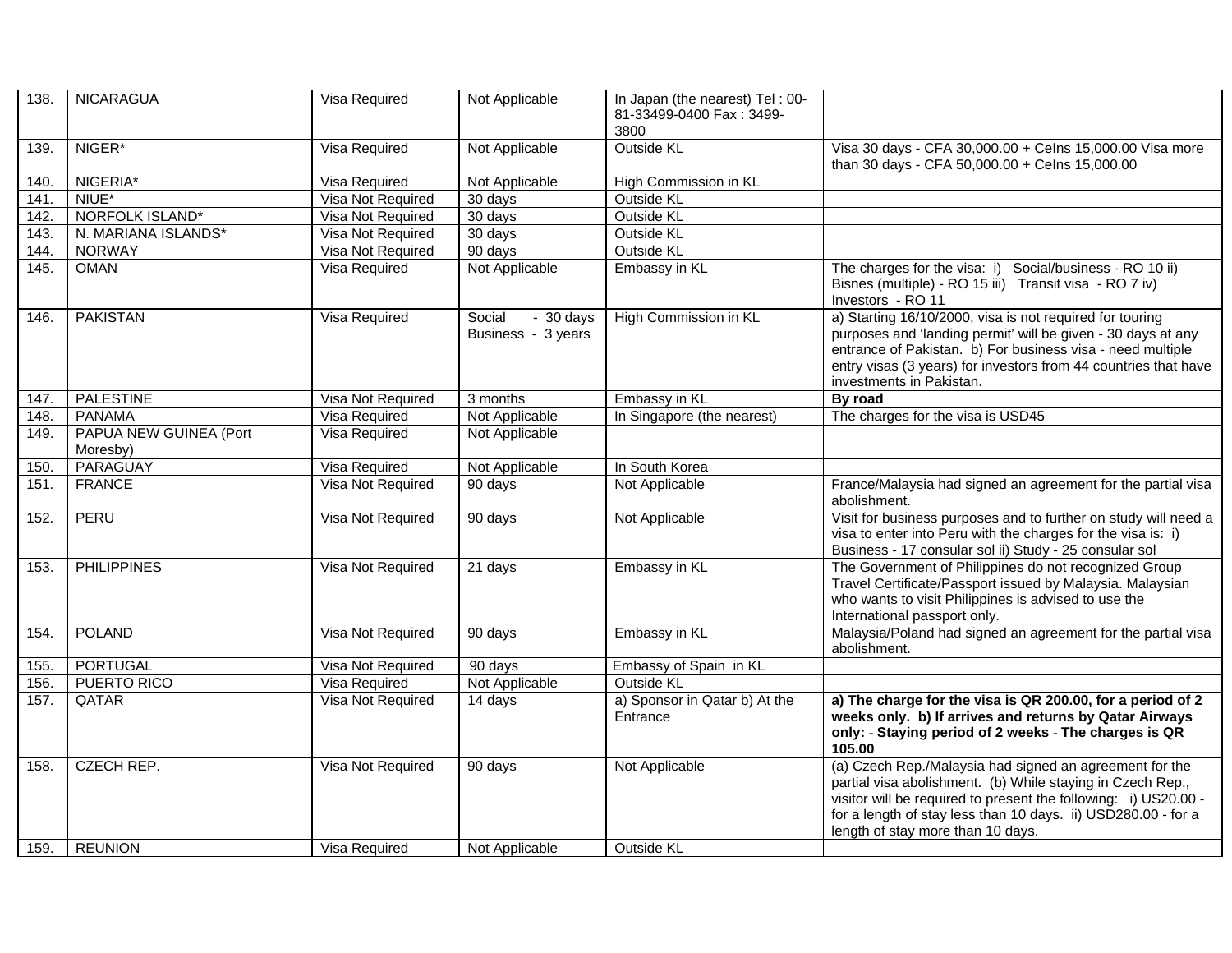| 160. | <b>ROMANIA</b>                  | Visa Not Required | 30 days              | Embassy in KL               | a) Romania/Malaysia had signed an agreement for the partial<br>visa abolishment in 1999. b) The charges for the visa into<br>Romania: i) Single Entry - USD25.00 ii) Multiple Entry -                                                                                                                                 |
|------|---------------------------------|-------------------|----------------------|-----------------------------|-----------------------------------------------------------------------------------------------------------------------------------------------------------------------------------------------------------------------------------------------------------------------------------------------------------------------|
|      |                                 |                   |                      |                             | USD60.00 iii) Individual Tourist - USD25.00 iv) Transit<br>(Single) - USD15.00<br>v) Transit (Double) - USD25.00                                                                                                                                                                                                      |
| 161. | <b>RUSSIA</b>                   | Visa Required     | Not Applicable       | Embassy in KL               |                                                                                                                                                                                                                                                                                                                       |
| 162. | <b>RWANDA</b>                   | Visa Not Required | Not Applicable       | Outside KL                  |                                                                                                                                                                                                                                                                                                                       |
| 163. | SAMOA (American)                | Visa Not Required | 30 days              | <b>Outside KL</b>           |                                                                                                                                                                                                                                                                                                                       |
| 164. | SAMOA (Western)*                | Visa Not Required | 30 days              | Outside KL                  |                                                                                                                                                                                                                                                                                                                       |
| 165. | <b>SAN MARINO</b>               | Visa Not Required |                      | <b>Outside KL</b>           |                                                                                                                                                                                                                                                                                                                       |
| 166. | <b>SAO TOME &amp; PRINCIPE*</b> | Visa Not Required | Not Applicable       | <b>Outside KL</b>           |                                                                                                                                                                                                                                                                                                                       |
| 167. | <b>SAUDI ARABIA</b>             | Visa Required     | Not Applicable       | Embassy in KL               |                                                                                                                                                                                                                                                                                                                       |
| 168. | SENEGAL*                        | Visa Not Required | Not Applicable       | French Embassy in KL        |                                                                                                                                                                                                                                                                                                                       |
| 169. | <b>SEYCHELLES</b>               | Visa Not Required | 90 days              | High Commission in KL       |                                                                                                                                                                                                                                                                                                                       |
| 170. | SIERRA LEONE*                   | Visa is Required  | Not Applicable       | Outside KL                  |                                                                                                                                                                                                                                                                                                                       |
| 171. | <b>SINGAPORE</b>                | Visa Not Required | 14 days              | Commission in KL            |                                                                                                                                                                                                                                                                                                                       |
| 172. | <b>SLOVAKIA</b>                 | Visa Not Required | 90 days              | Not Applicable              | Slovakia/Malaysia had signed an agreement for the partial<br>visa abolishment.                                                                                                                                                                                                                                        |
| 173. | <b>SLOVENIA</b>                 | Visa Not Required | $\overline{1}4$ days | <b>Embassy in Singapore</b> | Slovenia/Malaysia proposal of agreement for the partial visa<br>abolishment is still under negotiation.                                                                                                                                                                                                               |
| 174. | <b>SOLOMON ISLANDS</b>          | Visa Not Required | 90 days              | <b>Outside KL</b>           |                                                                                                                                                                                                                                                                                                                       |
| 175. | SOMALIA*                        | Visa Not Required | 30 days              | Outside KL                  |                                                                                                                                                                                                                                                                                                                       |
| 176. | <b>SOUTH AFRICA</b>             | Visa Not Required | 30 days              | Commission in KL            |                                                                                                                                                                                                                                                                                                                       |
| 177. | <b>SPAIN</b>                    | Visa Not Required | 90 days              | Embassy in KL               | a) Spain/Malaysia had signed an agreement for the partial<br>visa abolishment in 1995. b) Other than the following visits,<br>visa is required: - business negotiation/ recreational/ press<br>conference/ sports/ official duty/ visiting relatives/ investment/<br>attending conference/ medical treatment          |
| 178. | <b>SRI LANKA</b>                | Visa Not Required | 30 days              | Commission in KL            |                                                                                                                                                                                                                                                                                                                       |
| 179. | ST. KITTS - NEVIS               | Visa Not Required | 30 days              | Outside KL                  |                                                                                                                                                                                                                                                                                                                       |
| 180. | <b>ST. LUCIA</b>                | Visa Not Required | 30 days              | <b>Outside KL</b>           |                                                                                                                                                                                                                                                                                                                       |
| 181. | ST. VINCENT + GRENAINNES        | Visa Not Required | 30 days              | Outside KL                  |                                                                                                                                                                                                                                                                                                                       |
| 182. | SUDAN <sup>*</sup>              | Visa Not Required | Not Applicable       | Embassy in KL               | On Arrival Applicants should obtain an Approval Letter<br>from the Embassy of Sudan in KL before enter Sudan                                                                                                                                                                                                          |
| 183. | <b>SURINAM</b>                  | Visa Not Required | 90 days              | Not Applicable              | Surinam/Malaysia had signed an agreement for the partial<br>visa abolishment.                                                                                                                                                                                                                                         |
| 184. | <b>SWAZILAND</b>                | Visa Not Required | 3 months             | Outside KL                  |                                                                                                                                                                                                                                                                                                                       |
| 185. | <b>SWEDEN</b>                   | Visa Not Required | 90 days              | Embassy in KL               |                                                                                                                                                                                                                                                                                                                       |
| 186. | SWITZERLAND                     | Visa Not Required | 90 days              | Embassy in KL               |                                                                                                                                                                                                                                                                                                                       |
| 187, | <b>SYRIA</b>                    | Visa Not Required | 14 days              | Jakarta                     | Upon arrival - Damascus                                                                                                                                                                                                                                                                                               |
| 188. | <b>TAJIKISTAN</b>               | Visa Required     | Not Applicable       | Embassy of Russia in KL     | a) Sponsors need to send the invitation to the Consular<br>division for Foreign Ministry of Tajikistan in Dushanbe, for<br>approval. Approval will be sent to the Embassy of Russia in<br>KL for issuance of visa. The charges for visa is USD 40.00 for<br>a week (the application process will take a week) and USD |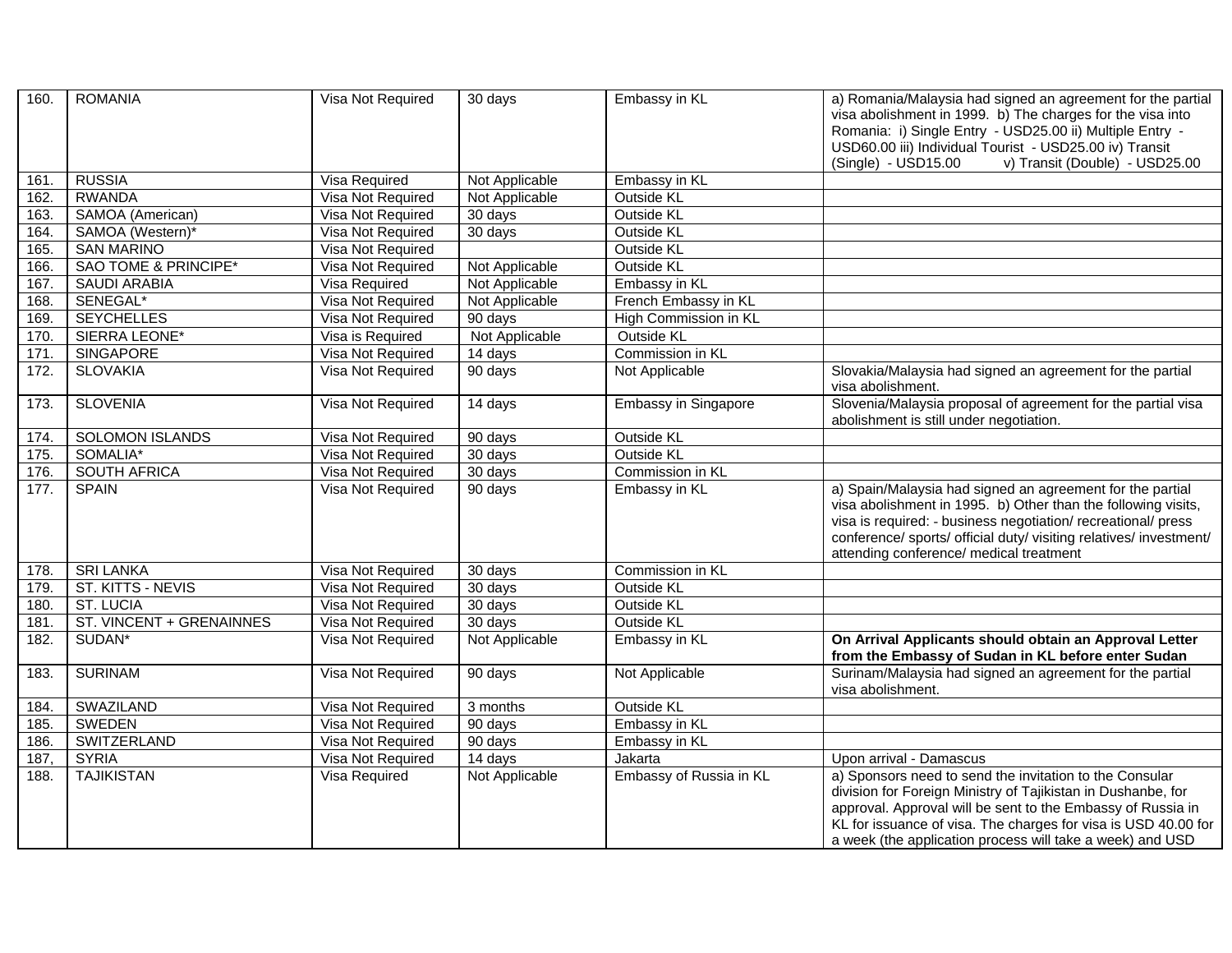|      |                              |                   |                |                                                                                                                                                          | 80.00 for an automatic visa (application will take 2 days).                                                                                                                                                                                                                                                                                                                                                                                                                                                                                                                                                                                                                                                                                                                                                                                                                                                                                                                                                                                                                                                                                                                                                                                                                                                                                                                                                                                                                                    |
|------|------------------------------|-------------------|----------------|----------------------------------------------------------------------------------------------------------------------------------------------------------|------------------------------------------------------------------------------------------------------------------------------------------------------------------------------------------------------------------------------------------------------------------------------------------------------------------------------------------------------------------------------------------------------------------------------------------------------------------------------------------------------------------------------------------------------------------------------------------------------------------------------------------------------------------------------------------------------------------------------------------------------------------------------------------------------------------------------------------------------------------------------------------------------------------------------------------------------------------------------------------------------------------------------------------------------------------------------------------------------------------------------------------------------------------------------------------------------------------------------------------------------------------------------------------------------------------------------------------------------------------------------------------------------------------------------------------------------------------------------------------------|
| 189. | <b>TAIWAN</b>                | Visa Not Required | 14 days stay   | Economic & Cultural Centre of<br>Taipei in KL                                                                                                            | The charges for visa into Taipei: i) Single Entry -<br>RM100.00 ii) Multiple Entry - RM200.00                                                                                                                                                                                                                                                                                                                                                                                                                                                                                                                                                                                                                                                                                                                                                                                                                                                                                                                                                                                                                                                                                                                                                                                                                                                                                                                                                                                                  |
| 190. | TANZANIA*                    | Visa Not Required |                | The nearest High Commission<br>in KL                                                                                                                     |                                                                                                                                                                                                                                                                                                                                                                                                                                                                                                                                                                                                                                                                                                                                                                                                                                                                                                                                                                                                                                                                                                                                                                                                                                                                                                                                                                                                                                                                                                |
| 191. | <b>THAILAND</b>              | Visa Not Required | 15 days        | Embassy in KL and Consulate<br>of Thailand in Pulau Pinang or<br>Kota Bharu, Kelantan                                                                    | Other than social/business visit, visa is required.                                                                                                                                                                                                                                                                                                                                                                                                                                                                                                                                                                                                                                                                                                                                                                                                                                                                                                                                                                                                                                                                                                                                                                                                                                                                                                                                                                                                                                            |
| 192. | TOGO*                        | Visa Not Required | Not Applicable | Outside KL                                                                                                                                               | Visa 30 days - US\$ 40.00 Visa 60 days - US\$ 70.00 Visa 12<br>months - US\$ 150.00                                                                                                                                                                                                                                                                                                                                                                                                                                                                                                                                                                                                                                                                                                                                                                                                                                                                                                                                                                                                                                                                                                                                                                                                                                                                                                                                                                                                            |
| 193. | <b>TONGA</b>                 | Visa Not Required |                | Outside KL                                                                                                                                               |                                                                                                                                                                                                                                                                                                                                                                                                                                                                                                                                                                                                                                                                                                                                                                                                                                                                                                                                                                                                                                                                                                                                                                                                                                                                                                                                                                                                                                                                                                |
| 194. | <b>TRINIDAD &amp; TOBAGO</b> | Visa Not Required |                | <b>Outside KL</b>                                                                                                                                        |                                                                                                                                                                                                                                                                                                                                                                                                                                                                                                                                                                                                                                                                                                                                                                                                                                                                                                                                                                                                                                                                                                                                                                                                                                                                                                                                                                                                                                                                                                |
| 195. | <b>TUNISIA</b>               | Visa Not Required | 30 days        | <b>Outside KL</b>                                                                                                                                        | Jakarta                                                                                                                                                                                                                                                                                                                                                                                                                                                                                                                                                                                                                                                                                                                                                                                                                                                                                                                                                                                                                                                                                                                                                                                                                                                                                                                                                                                                                                                                                        |
| 196. | <b>TURKEY</b>                | Visa Not Required | 90 days        | Embassy in KL                                                                                                                                            |                                                                                                                                                                                                                                                                                                                                                                                                                                                                                                                                                                                                                                                                                                                                                                                                                                                                                                                                                                                                                                                                                                                                                                                                                                                                                                                                                                                                                                                                                                |
| 197. | <b>TURKMENISTAN</b>          | Visa Required     | Not Applicable | At the entrance                                                                                                                                          | Turkmenistan/Malaysia had signed an agreement for the<br>partial visa abolishment on 30 May 1994 (including diplomatic<br>passport).                                                                                                                                                                                                                                                                                                                                                                                                                                                                                                                                                                                                                                                                                                                                                                                                                                                                                                                                                                                                                                                                                                                                                                                                                                                                                                                                                           |
| 198. | TURKS & COCOS ISLAND         | Visa Not Required | 90 days        | Outside KL                                                                                                                                               |                                                                                                                                                                                                                                                                                                                                                                                                                                                                                                                                                                                                                                                                                                                                                                                                                                                                                                                                                                                                                                                                                                                                                                                                                                                                                                                                                                                                                                                                                                |
| 199. | <b>TUVALU</b>                | Visa Not Required | 30 days        | Outside KL                                                                                                                                               |                                                                                                                                                                                                                                                                                                                                                                                                                                                                                                                                                                                                                                                                                                                                                                                                                                                                                                                                                                                                                                                                                                                                                                                                                                                                                                                                                                                                                                                                                                |
| 200. | UGANDA*                      | Visa Not Required | 90 days        | High Commission in New Delhi                                                                                                                             |                                                                                                                                                                                                                                                                                                                                                                                                                                                                                                                                                                                                                                                                                                                                                                                                                                                                                                                                                                                                                                                                                                                                                                                                                                                                                                                                                                                                                                                                                                |
| 201  | UAE (Dubai & Abu Dhabi)      | Visa Not Required | 30 days        | Embassy in KL                                                                                                                                            |                                                                                                                                                                                                                                                                                                                                                                                                                                                                                                                                                                                                                                                                                                                                                                                                                                                                                                                                                                                                                                                                                                                                                                                                                                                                                                                                                                                                                                                                                                |
| 202. | <b>UKRAINE</b>               | Visa Required     | Not Applicable | a) Embassy of Ukraine in<br>Malaysia (Kuala Lumpur) b)<br>22nd Flr, Menara Tan & Tan,<br>207 Jln Tun Razak, 50400<br>Kuala Lumpur (Tel: 03-2166<br>4372) | a) Malaysian citizens residing in Malaysia must apply for visa<br>at the Embassy of Ukraine in Malaysia. The procedure to get<br>the visa will depend on purpose to entry Ukraine: To visit<br>Ukraine, Malaysian citizens need an invitation letter. i) The<br>invitation letter from the host Ukrainian organization,<br>enterprise, company, person. ii) The invitation voucher (letter)<br>from the registered travel agencies in Ukraine must be<br>bought together with the hotel cost, travel services. The price<br>for the voucher is subjected to number of nights booked.<br>Without the paid reservations, the invitation voucher cannot<br>Normal process of visa clearance procedures<br>be sold.<br>is up to 10 working days. In the case of urgent consideration -<br>5 working days - the consular fees should double. b) The<br>charges for visa if applied at the Embassy of Ukraine in<br>Malaysia are subjected to the Embassy.<br>1) Business<br>visa - 50 USD (RM191.90) 2) Service visa<br>- 40 USD<br>(RM153.52) 3) Private visa - 40 USD (RM153.52) 4) Tourist<br>visa - 30 USD (RM115.14)<br>5) Transit visa - 30 USD<br>(RM115.14)<br>6) Employment visa - 50 USD<br>7) Student visa<br>- 20 USD (RM76.76)<br>(RM191.90)<br>- 50 USD (RM191.90)<br>8) Religious visa<br>9) Cultural<br>- 40 USD (RM153.52)<br>10) Science visa<br>visa<br>11) Media visa<br>- 40 USD (RM153.52)<br>- 40 USD<br>(RM153.52)<br>12) Visa for humanitarian mission - Free of<br>charge |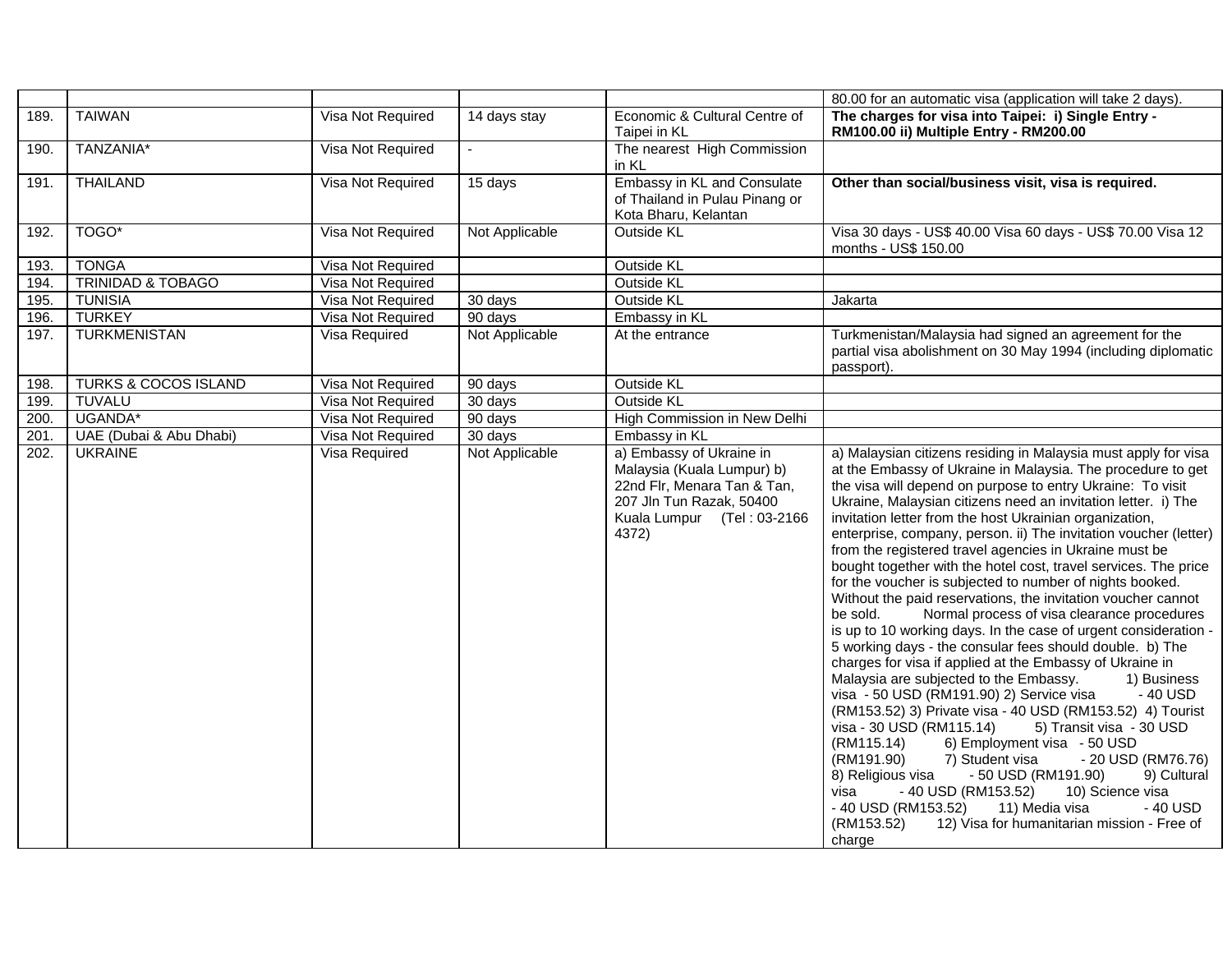| 203. | <b>UNITED KINGDOM</b>              | Visa Not Required | 6 months       | Not Applicable               |                                                                                                                                                                                                                                                                                                                                                                                                                                                                                                                                                                                                                                                                                                                                                                                                                                                                                                                                                                                                                                                                                                                                                                                                                                                                                                                                                                                                                                    |
|------|------------------------------------|-------------------|----------------|------------------------------|------------------------------------------------------------------------------------------------------------------------------------------------------------------------------------------------------------------------------------------------------------------------------------------------------------------------------------------------------------------------------------------------------------------------------------------------------------------------------------------------------------------------------------------------------------------------------------------------------------------------------------------------------------------------------------------------------------------------------------------------------------------------------------------------------------------------------------------------------------------------------------------------------------------------------------------------------------------------------------------------------------------------------------------------------------------------------------------------------------------------------------------------------------------------------------------------------------------------------------------------------------------------------------------------------------------------------------------------------------------------------------------------------------------------------------|
| 204. | <b>URUGUAY</b>                     | Visa Not Required | 30 days        | Not Applicable               | If entering with visa, a 90 days length of stay will be allowed<br>and the charges for the visa are USD42.00. The visa could<br>be obtained from the Embassy in KL.                                                                                                                                                                                                                                                                                                                                                                                                                                                                                                                                                                                                                                                                                                                                                                                                                                                                                                                                                                                                                                                                                                                                                                                                                                                                |
| 205. | <b>USA</b>                         | Visa Required     | Not Applicable | Embassy in KL                |                                                                                                                                                                                                                                                                                                                                                                                                                                                                                                                                                                                                                                                                                                                                                                                                                                                                                                                                                                                                                                                                                                                                                                                                                                                                                                                                                                                                                                    |
| 206. | <b>UZBEKISTAN</b>                  | Visa Required     | Not Applicable | Embassy in KL or the nearest | (a) Visitors who wish to come to Uzbekistan need to receive<br>an invitation from the sponsor, including the reason of<br>visiting, location to be visited and the visitor's job designation.<br>The charge for the visa is USD50.00 for a period of one<br>week. (b) Visitors arriving at the CIS countries and Russia<br>will be allowed to transit at the airport for 72 hours. For those<br>who wish to leave the airport, need to obtain a transit visa<br>before coming to Tashkent. The charge for the visa is around<br>USD 30.00. (c) Visitors need to present their proof of<br>accommodation, while staying in Uzbekistan, such as the<br>hotel receipt, as when required to do so. Failure to this will<br>cause the person a penalty of USD40.00. (d) NO OTHER<br>FORM OF CHARGES SHOULD BE MADE ONCE THE<br><b>VISITORS ARRIVED AT TASHKENT AIRPORT.</b> (e) Visitors<br>need to declare the amount of money that they would bring in<br>and out later (must not exceed USD 10,000.00). Visitors also<br>need to declare their jewelleries, especially if they are<br>wearing the items. (f) Bringing out the antique item is<br>prohibited. Purchase of painting and sketches (non-antiques)<br>could be made upon the permission letter from the seller and<br>Ministry of Culture. (g) All payments for services<br>paid/received, such as the flight and train ticket, hotel and<br>translator, is in US dollar. |
| 207. | VANUATU                            | Visa Not Required | 30 days        | Not Applicable               |                                                                                                                                                                                                                                                                                                                                                                                                                                                                                                                                                                                                                                                                                                                                                                                                                                                                                                                                                                                                                                                                                                                                                                                                                                                                                                                                                                                                                                    |
| 208. | VENEZUELA                          | Visa Not Required | Not Applicable | Embassy in KL                | Visa Not Required while in transit at the airport.                                                                                                                                                                                                                                                                                                                                                                                                                                                                                                                                                                                                                                                                                                                                                                                                                                                                                                                                                                                                                                                                                                                                                                                                                                                                                                                                                                                 |
| 209. | <b>VIETNAM</b>                     | Visa Not Required | 30 days        | Embassy in KL                | a) Diplomatic/Official Passport - visa for visit in not required,<br>but need to obtain of visa "gratis" that is valid for a period of 2<br>weeks. b) Going ASEAN matters - need to present the<br>invitation letter together with the visa application form. c)<br>Social visit - single entry visa is required. The charge is RM<br>75.00. However, the Republic of Vietnam often charges<br>between RM 150 - RM 320 for a visa.                                                                                                                                                                                                                                                                                                                                                                                                                                                                                                                                                                                                                                                                                                                                                                                                                                                                                                                                                                                                 |
| 210. | <b>VIRGIN ISLANDS</b>              | Visa Required     | Not Applicable | Outside KL                   |                                                                                                                                                                                                                                                                                                                                                                                                                                                                                                                                                                                                                                                                                                                                                                                                                                                                                                                                                                                                                                                                                                                                                                                                                                                                                                                                                                                                                                    |
| 211. | <b>WESTERN SAMOA</b>               | Visa Not Required | 30 days        | Not Applicable               | The charges staying for more than 30 days is A\$50.00                                                                                                                                                                                                                                                                                                                                                                                                                                                                                                                                                                                                                                                                                                                                                                                                                                                                                                                                                                                                                                                                                                                                                                                                                                                                                                                                                                              |
| 212. | YEMEN ARAB REP.                    | Visa Required     |                | In KL                        |                                                                                                                                                                                                                                                                                                                                                                                                                                                                                                                                                                                                                                                                                                                                                                                                                                                                                                                                                                                                                                                                                                                                                                                                                                                                                                                                                                                                                                    |
| 213. | YEMEN (P. DEM. REP.)               | Visa Required     | Not Applicable | Outside KL                   |                                                                                                                                                                                                                                                                                                                                                                                                                                                                                                                                                                                                                                                                                                                                                                                                                                                                                                                                                                                                                                                                                                                                                                                                                                                                                                                                                                                                                                    |
| 214. | YUGOSLAVIA (SERBIA &<br>MONTENIGA) | Visa Required     | Not Applicable | Embassy in KL                |                                                                                                                                                                                                                                                                                                                                                                                                                                                                                                                                                                                                                                                                                                                                                                                                                                                                                                                                                                                                                                                                                                                                                                                                                                                                                                                                                                                                                                    |
| 215. | ZAIRE (Rep. Of)                    | Visa Required     | Not Applicable | Outside KL                   |                                                                                                                                                                                                                                                                                                                                                                                                                                                                                                                                                                                                                                                                                                                                                                                                                                                                                                                                                                                                                                                                                                                                                                                                                                                                                                                                                                                                                                    |
| 216. | ZAMBIA*                            | Visa Not Required | 90 days        | High Commission in New Delhi | Will Visa Required if travel by land.                                                                                                                                                                                                                                                                                                                                                                                                                                                                                                                                                                                                                                                                                                                                                                                                                                                                                                                                                                                                                                                                                                                                                                                                                                                                                                                                                                                              |
| 217. | ZIMBABWE                           | Visa Not Required | 90 days        | High Commission in KL        |                                                                                                                                                                                                                                                                                                                                                                                                                                                                                                                                                                                                                                                                                                                                                                                                                                                                                                                                                                                                                                                                                                                                                                                                                                                                                                                                                                                                                                    |